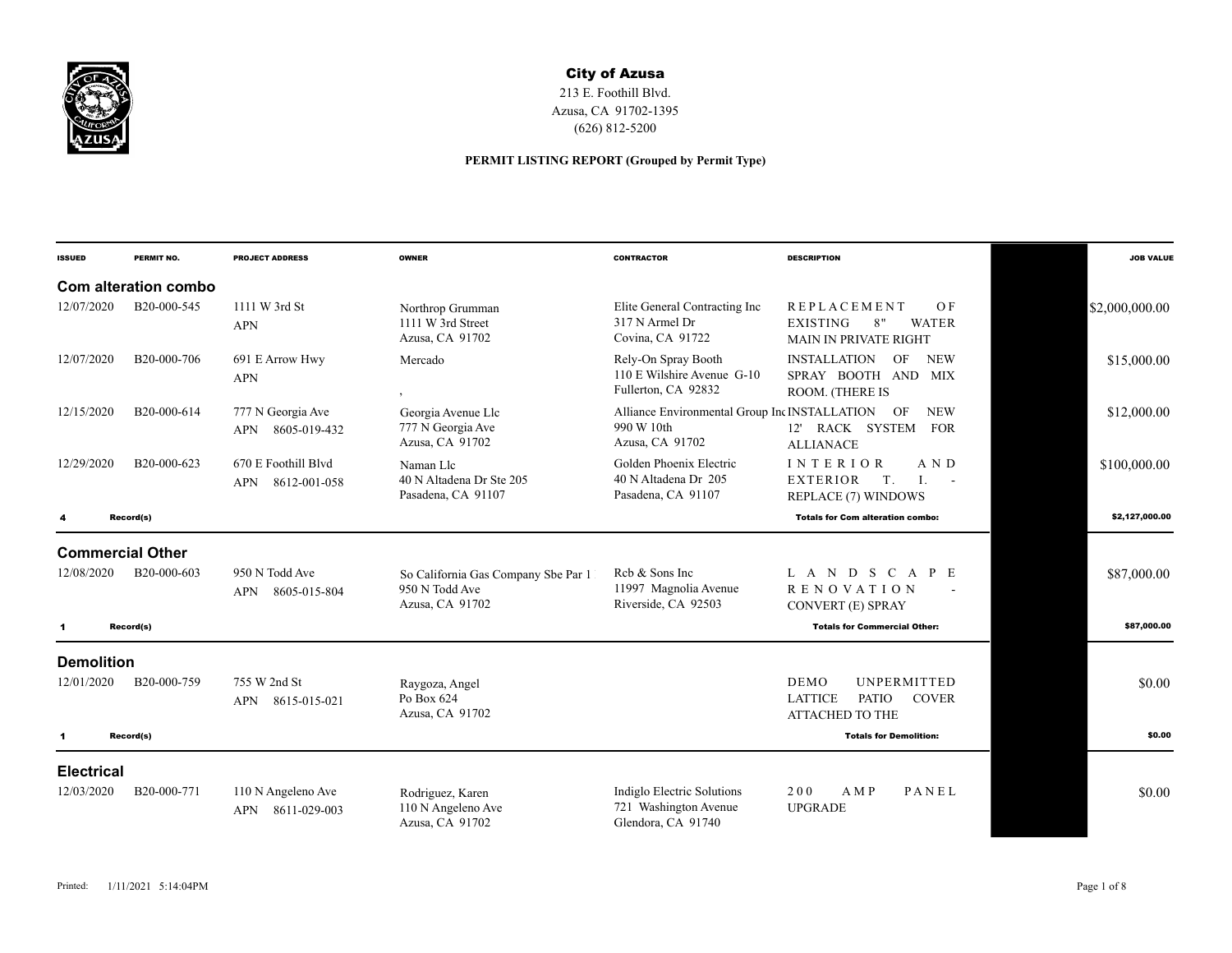| <b>ISSUED</b>     | PERMIT NO.                 | <b>PROJECT ADDRESS</b>                               | <b>OWNER</b>                                                               | <b>CONTRACTOR</b>                                                             | <b>DESCRIPTION</b>                                                                           | <b>JOB VALUE</b> |
|-------------------|----------------------------|------------------------------------------------------|----------------------------------------------------------------------------|-------------------------------------------------------------------------------|----------------------------------------------------------------------------------------------|------------------|
| 12/08/2020        | B20-000-784                | 204 S Elliott Ave<br><b>APN</b><br>8613-019-013      | Miranda, Marcos H<br>204 S Elliott Ave<br>Azusa, CA 91702-4532             |                                                                               | PANEL<br>200<br>A M P<br><b>UPGRADE</b><br>(WILL)<br>BE<br><b>RELOCATED</b> )                | \$0.00           |
| 12/08/2020        | B20-000-786                | 582 E Foothill Blvd<br><b>APN</b>                    | Almazan Bakery<br>852 E Foothill Blvd<br>Azusa, CA 91702                   | Eco Mac Electric Inc<br>6192 Ashton Place<br>Rancho Cucamonga, CA 91739       | <b>METER RESET.</b>                                                                          | \$0.00           |
| 12/21/2020        | B <sub>20</sub> -000-804   | 1035 N Todd Ave<br><b>APN</b>                        | Azusa Todd L L C<br>11777 San Vicente Blvd<br>Los Angeles, CA 90049        | Gregg Electric Inc<br>608 W Emporia<br>Ontario, CA 91762                      | <b>INSTALLATION</b><br>OF<br>(114)<br>LIGHT<br>WAREHOUSE<br><b>FIXTURES AND (6)</b>          | \$0.00           |
| 12/22/2020        | B20-000-809                | 420 W 10th St<br>APN 8605-012-001                    | Slemmon, Kasey D<br>420 W 10th St<br>Azusa, CA 91702                       |                                                                               | 200<br>AMP<br>PANEL<br><b>UPGRADE</b>                                                        | \$0.00           |
| 12/23/2020        | B20-000-811                | 227 S Elliott Ave<br>APN 8613-016-004                | Rodriguez, Luis M And Michele A<br>227 S Elliott Ave<br>Azusa, CA 91702    |                                                                               | 200<br>A M P<br>PANEL<br><b>UPGRADE</b>                                                      | \$0.00           |
| 12/29/2020        | B <sub>20</sub> -000-810   | 313 N Soldano Ave<br>APN 8611-021-010                | Pimentel R V And A G Trust<br>313 N Soldano Ave<br>Azusa, CA 91702-3641    |                                                                               | PANEL<br>100<br>AMP<br><b>UPGRADE</b>                                                        | \$0.00           |
| $\overline{7}$    | Record(s)                  |                                                      |                                                                            |                                                                               | <b>Totals for Electrical:</b>                                                                | \$0.00           |
| <b>Mechanical</b> |                            |                                                      |                                                                            |                                                                               |                                                                                              |                  |
| 12/03/2020        | B20-000-773                | 900 W Sierra Madre Ave<br><b>APN</b><br>8617-018-007 | Sierra Village HOA<br>900 W Sierra Madre Avenue<br>Azusa, CA 91702         | Bryant Htg & Air Con Inc.<br>1350 E Las Tunas Dr<br>San Gabriel, CA 91776     | HVAC CHANGEOUT - AT<br>THE CLUBHOUSE - 4 TON<br>AC ON THE GROUND,                            | \$0.00           |
| 12/07/2020        | B20-000-777                | $01/05/20$ E Mauna Loa Ave<br>8628-008-016<br>APN    | Siria, Dorcas<br>923 E Mauna Loa Avenue<br>Azusa, CA 91702                 | <b>Quality Conservation Services</b><br>4751 Arrow Hwy<br>Montclair, CA 91763 | <b>CHANGEOUT</b><br>35K<br><b>BTU</b><br><b>WALL HEATER.</b>                                 | \$0.00           |
| $\mathbf{z}$      | Record(s)                  |                                                      |                                                                            |                                                                               | <b>Totals for Mechanical:</b>                                                                | \$0.00           |
|                   | <b>Ocupancy Inspection</b> |                                                      |                                                                            |                                                                               |                                                                                              |                  |
| 12/02/2020        | MS2-000-044                | 822 E Alosta Ave<br><b>APN</b><br>8624-021-015       | <b>Citrus Crossing</b><br>1801 Century Park East<br>Los Angeles, CA 90067- |                                                                               | AT&T<br><b>OCCUPANCY</b><br><b>FOR</b><br><b>AUTHORIZED</b><br><b>RETAILER</b><br>(CHANGE IN | \$0.00           |
| 12/09/2020        | MS2-000-045                | 680 E Alosta Ave 105<br>8612-001-057<br><b>APN</b>   | Alosta Associates Llc<br>2273 Stratford Cir<br>Los Angeles, CA 90077       |                                                                               | OCCUPANCY FOR CLEAN<br><b>LINES</b>                                                          | \$0.00           |
| 12/09/2020        | MS2-000-046                | 426 N San Gabriel Ave<br><b>APN</b><br>8611-015-029  | 426 San Gabriel Llc<br>12550 Whittier Blvd<br>Whittier, CA 90602           |                                                                               | OCCUPANCY<br>$F$ O R<br><b>WORLDGENETICS</b>                                                 | \$0.00           |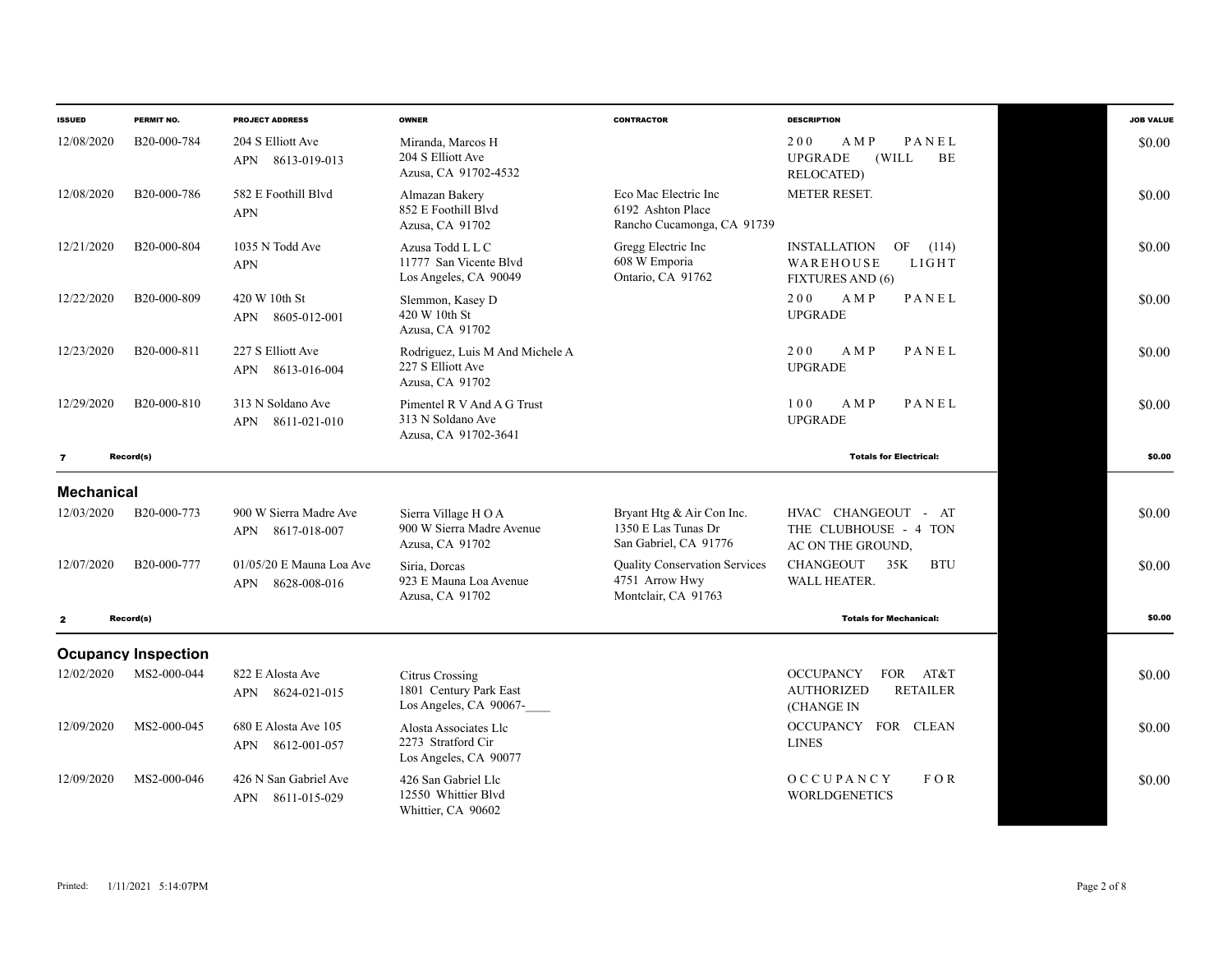| <b>ISSUED</b> | PERMIT NO.  | <b>PROJECT ADDRESS</b>                        | <b>OWNER</b>                                                               | <b>CONTRACTOR</b> | <b>DESCRIPTION</b>                                                                | <b>JOB VALUE</b> |
|---------------|-------------|-----------------------------------------------|----------------------------------------------------------------------------|-------------------|-----------------------------------------------------------------------------------|------------------|
| 12/16/2020    | MS2-000-047 | 680 S Azusa Ave<br><b>APN</b>                 | Trujillo, Oscar                                                            |                   | OCCUPANCY<br>FOR<br><b>BARBER</b><br><b>ACAPULCO</b><br><b>SHOP</b>               | \$0.00           |
| 12/16/2020    | MS2-000-048 | 864 E Alosta Ave<br>APN 8624-021-015          | <b>Citrus Crossing</b><br>1801 Century Park East<br>Los Angeles, CA 90067- |                   | OCCUPANCY<br>FOR<br><b>SAKURAGI</b>                                               | \$0.00           |
| 12/16/2020    | MS2-000-049 | 1000 W Kirkwall Rd<br><b>APN</b>              | Julie And John Trinh<br>240 S Del Mar Ave<br>Azusa, CA 91702               |                   | $F$ O R<br>OCCUPANCY<br>"ACRYLATEX<br><b>COATINGS</b><br>& RECYCLING"             | \$0.00           |
| 12/16/2020    | MS2-000-050 | 550 N Azusa Ave<br><b>APN</b>                 | Nguyen, Ngoc                                                               |                   | OCCUPANCY<br>$F$ O R<br><b>CITY</b><br>"AZUSA CANYON<br><b>FINEST SMOKE SHOP"</b> | \$0.00           |
| 12/16/2020    | MS2-000-051 | 1321 Mountain View Cir<br>8617-020-011<br>APN | Lewis Azusa Property Llc<br>Po Box 1062<br>Rancho Santa Fe, CA 92067       |                   | OCCUPANCY<br>F O R<br>"AVROK<br><b>LABORATORIES</b><br>LLC"                       | \$0.00           |
| 12/16/2020    | MS2-000-052 | 822 E Alosta Ave<br><b>APN</b>                |                                                                            |                   | $F$ O R<br>OCCUPANCY<br>"AT&T"                                                    | \$0.00           |
| 12/17/2020    | MS2-000-053 | 634 N San Gabriel Ave<br>APN 8611-004-033     | Kwon, Soon I<br>634 N San Gabriel Ave<br>Azusa, CA 91702                   |                   | OCCUPANCY<br>FOR<br>"DYNASTY GALLERY"                                             | \$0.00           |
| 12/17/2020    | MS2-000-054 | 343 S Irwindale<br><b>APN</b>                 | Christensen, Ronald<br>$\overline{ }$                                      |                   | OCCUPANCY<br>$F$ O R<br>"DIESEL FLEET<br><b>SOURCE</b><br>$INC.$ "                | \$0.00           |
| 12/17/2020    | MS2-000-055 | 1031 N Todd<br><b>APN</b>                     | Chen, Suhua                                                                |                   | "JC<br><b>OCCUPANCY</b><br><b>FOR</b><br>USA TRADING INC. DBA<br><b>JABA USA"</b> | \$0.00           |
| 12/17/2020    | MS2-000-056 | 738 N Loren Ave<br>APN 8605-018-405           | Liu, David T<br>175 W Carter Ave<br>Sierra Madre, CA 91024                 |                   | <b>OCCUPANCY</b><br>"M2<br><b>FOR</b><br>IMAGE SOLUTIONS, INC"                    | \$0.00           |
| 12/17/2020    | MS2-000-057 | 985 W Industrial St<br>APN 8605-019-422       | Midnight Impressions<br>985 W Industrial St                                |                   | <b>OCUPPANCY</b><br>FOR"M2<br><b>IMAGE SOLUTIONS INC"</b>                         | \$0.00           |
| 12/17/2020    | MS2-000-058 | 532 W Foothill Blvd<br>APN 8616-004-034       | Ngo, Tuan Q & My<br>532 W Foothill Blvd<br>Azusa, CA 91702-2343            |                   | OCCUPANCY FOR" NFNT<br>STUDIOS"                                                   | \$0.00           |
| 12/17/2020    | MS2-000-059 | 598 S Ayon Ave<br><b>APN</b>                  | Scheckter, Rick                                                            |                   | OCCUPANCY FOR "GALE<br><b>BANKS ENGINEERING"</b>                                  | \$0.00           |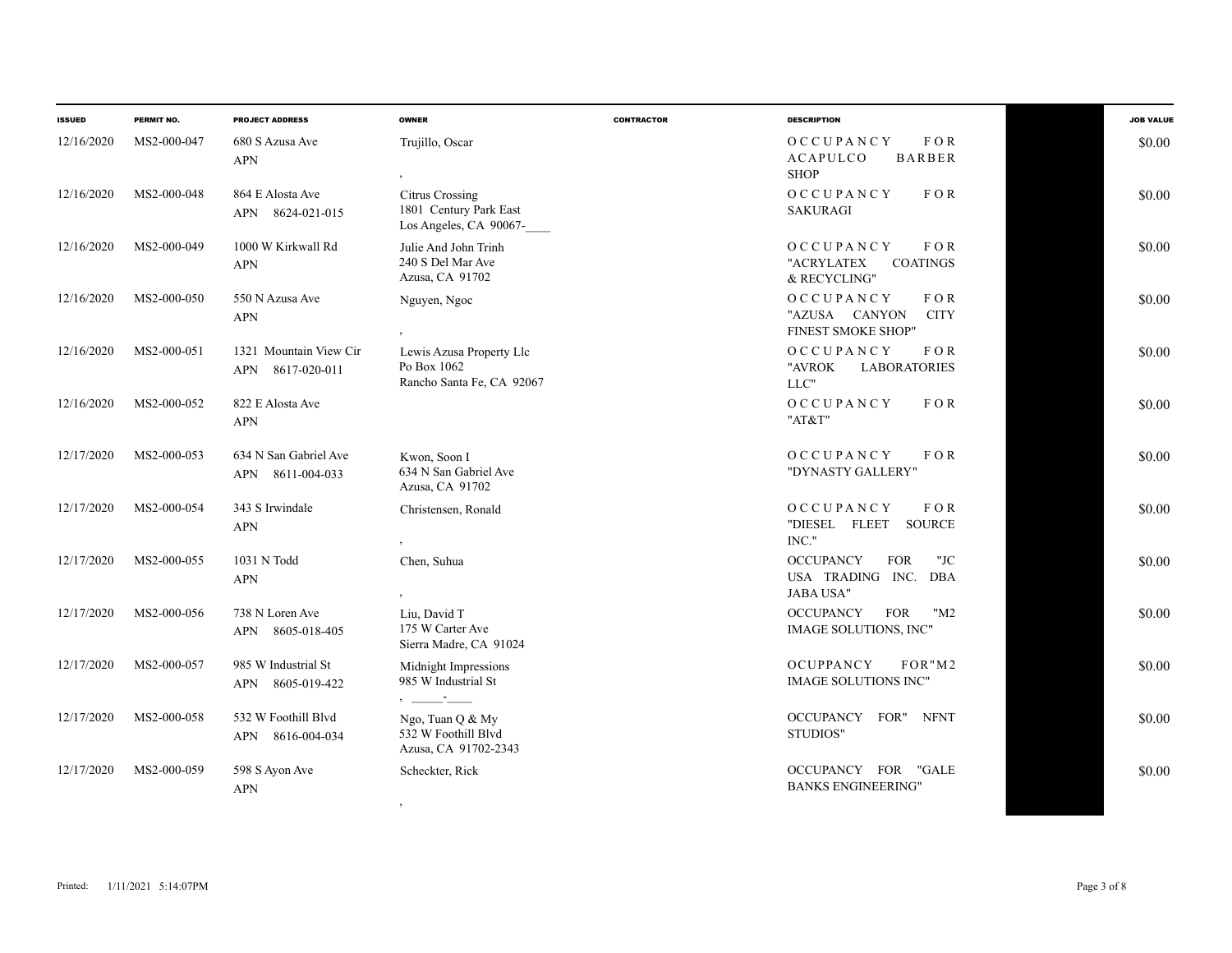| <b>ISSUED</b> | PERMIT NO.          | <b>PROJECT ADDRESS</b>                     | <b>OWNER</b>                                                                           | <b>CONTRACTOR</b>                                        | <b>DESCRIPTION</b>                                                                                             | <b>JOB VALUE</b> |
|---------------|---------------------|--------------------------------------------|----------------------------------------------------------------------------------------|----------------------------------------------------------|----------------------------------------------------------------------------------------------------------------|------------------|
| 12/17/2020    | MS2-000-060         | 555 W Danlee St<br>APN<br>8605-003-049     | Westcore II Danlee Llc<br>4350 La Jolla Village Dr Ste 900<br>San Diego, CA 92122-1246 |                                                          | "HHS<br><b>OCCUPANCY</b><br><b>FOR</b><br>CONSTRUCTION LLC"                                                    | \$0.00           |
| 12/17/2020    | MS2-000-061         | 530 N Citrus 1<br><b>APN</b>               | Hong, Edward                                                                           |                                                          | O C C U P A N C Y<br>FOR"KATHYS<br>HAIR<br>STUDIOS"                                                            | \$0.00           |
| 12/17/2020    | MS2-000-062         | 855 N Todd Ave<br>APN 8605-020-404         | James Robert And Paige Trust R And P<br>1615 Don Carlos Ave<br>Glendale, CA 91208      |                                                          | FOR<br>OCCUPANCY<br>FILTER<br>"WATER<br><b>EXCHANGE"</b>                                                       | \$0.00           |
| 12/17/2020    | MS2-000-063         | 603 E Arrow Hwy<br>APN 8622-024-012        | Golden State Enterprises Llc<br>29501 Canwood St Ste 200<br>Agoura Hills, CA 91301     |                                                          | OCCUPANCY<br>FOR'<br>UNITED PACIFIC #0639"                                                                     | \$0.00           |
| 12/17/2020    | MS2-000-064         | 503 N Azusa Ave<br><b>APN</b>              | Seto, Leo                                                                              |                                                          | "TOP<br><b>OCCUPANCY</b><br><b>FOR</b><br><b>MARKET"</b>                                                       | \$0.00           |
| 12/17/2020    | MS2-000-065         | 594 S Ayon Ave<br><b>APN</b>               | Scheckter, Rick                                                                        |                                                          | <b>OCCUPANCY</b><br><b>FOR"GALE</b><br><b>BANKS'</b>                                                           | \$0.00           |
| 12/17/2020    | MS2-000-066         | 401 E Foothill Blvd<br>8608-029-022<br>APN | Wu, Brian C<br>1356 Princeton Dr<br>Walnut, CA 91789                                   |                                                          | OCCUPANCY<br>FOR<br>"AZUCANELA LLC"                                                                            | \$0.00           |
| 12/21/2020    | MS2-000-067         | 978 W 10th St<br>8605-021-404<br>APN       | Seamrog Investments Llc<br>990 W 10th St<br>Azusa, CA 91702                            |                                                          | OCCUPANCY<br>$F$ O R<br>" I N W E S C<br>$\overline{O}$ ,<br><b>INCORPORATED'</b>                              | \$0.00           |
| 12/22/2020    | MS2-000-068         | 624 E Foothill<br><b>APN</b>               | Shamolian, Homayoon                                                                    |                                                          | <b>OCCUPANCY</b><br><b>FOR</b><br>"JG<br>SHOP"                                                                 | \$0.00           |
| 25            | Record(s)           |                                            |                                                                                        |                                                          | <b>Totals for Ocupancy Inspection:</b>                                                                         | \$0.00           |
|               | PHOTOVOLTAIC SYSTEM |                                            |                                                                                        |                                                          |                                                                                                                |                  |
| 12/01/2020    | B20-000-611         | 1020 N Soldano Ave<br>APN 8608-016-029     | Buokaw, David<br>1020 N Soldano Avenue<br>Azusa, CA 91702                              |                                                          | <b>INSTALLATION</b><br><b>NEW</b><br>OF<br><b>ROOF</b><br><b>MOUNTED</b><br><b>PV</b><br>SYSTEM - 9.807 KW AND | \$18,000.00      |
| 12/01/2020    | B20-000-615         | 950 N Cornejo Way<br><b>APN</b>            | Xia, Jikang<br>950 N Cornejo Way<br>Azusa, CA 91702                                    | True Power Solar<br>201 Clark Avenue<br>Pomona, CA 91767 | INSTALLATION OF NEW<br>ROOF MOUNTED SOLAR<br>SYSTEM WITH 3.92 KW                                               | \$12,000.00      |
| 12/09/2020    | B20-000-774         | 1592 N Viewcrest Dr<br>APN<br>8684-036-031 | Fonseca, Diana<br>1592 N Viewcrest Dr                                                  | <b>Bhaskar Patel</b><br>10408 Newhome Avenue             | INSTALLATION OF NEW<br>ROOF MOUNTED SOLAR -                                                                    | \$20,000.00      |

Sunland, CA 91040

Azusa, CA 91702

24 PANELS, 7.6 KW AND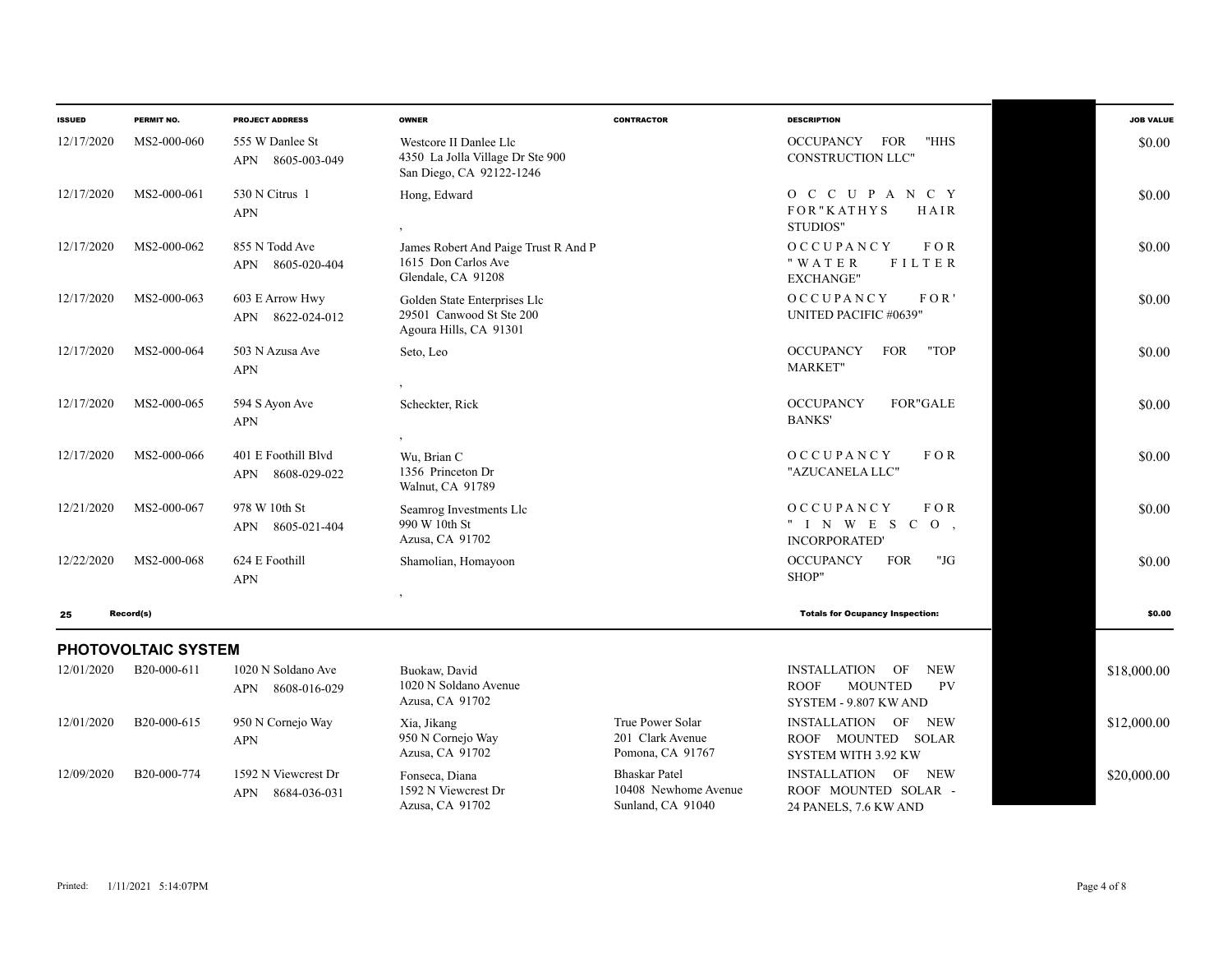| <b>ISSUED</b>   | PERMIT NO.  | <b>PROJECT ADDRESS</b>                                   | <b>OWNER</b>                                                                  | <b>CONTRACTOR</b>                                                             | <b>DESCRIPTION</b>                                                                                                   | <b>JOB VALUE</b> |
|-----------------|-------------|----------------------------------------------------------|-------------------------------------------------------------------------------|-------------------------------------------------------------------------------|----------------------------------------------------------------------------------------------------------------------|------------------|
| 12/22/2020      | B20-000-798 | 520 W Foothill Blyd<br>8616-004-023<br>APN               | Kamdar, Mohammad And Bina A<br>20075 Shadow Mountain Rd<br>Walnut, CA 91789   | True Power Solar<br>201 Clark Avenue<br>Pomona, CA 91767                      | <b>INSTALLATION</b><br>OF<br>23<br><b>SOLAR</b><br>ROOF MOUNTED<br>PANELS WITH 1                                     | \$42,200.00      |
|                 | Record(s)   |                                                          |                                                                               |                                                                               | <b>Totals for PHOTOVOLTAIC SYSTEM:</b>                                                                               | \$92,200.00      |
| <b>Plumbing</b> |             |                                                          |                                                                               |                                                                               |                                                                                                                      |                  |
| 12/09/2020      | B20-000-790 | 622 W Edith Ann Dr<br>8617-010-034<br>APN                | Alba, Richard V And Esparza Diana<br>622 W Edith Ann Dr<br>Azusa, CA 91702    |                                                                               | <b>SEWER SPOT REPAIR</b>                                                                                             | \$3,200.00       |
| 12/10/2020      | B20-000-793 | 1781 Canyon Vista Dr<br><b>APN</b><br>8684-015-211       | Tan, Juan A And Lisa M<br>1781 Canyon Vista Dr<br>Azusa, CA 91702             | All Star Water Heaters Inc.<br>30300 Puerto Vallarta Way<br>Menifee, CA 92584 | HEATER<br>WATER<br><b>CHANGEOUT</b><br><b>SAME</b><br>$\mathbf{r}$<br><b>SIZE AND LOCATION (40</b>                   | \$0.00           |
| 12/21/2020      | B20-000-805 | 1215 N San Gabriel Ave 111<br><b>APN</b><br>8617-014-210 | Loayza, Jorge<br>N                                                            | All Star Water Heater<br>30300 Puerto Valarta Way<br>Menifee, CA 92584        | <b>WATER</b><br><b>HEATER</b><br>C/O<br>LIKE FOR LIKE                                                                | \$0.00           |
| 12/21/2020      | B20-000-803 | 1032 N Sunset Ave<br>APN<br>8605-005-008                 | Almanza Charles R Cotrustee Almanza<br>1032 N Sunset Ave<br>Azusa, CA 91702   | All Star Water Heaters Inc.<br>30300 Puerto Vallarta Way<br>Menifee, CA 92584 | GALLON<br><b>WATER</b><br>40<br><b>HEATER</b><br>$C/O$ LIKE<br><b>FOR</b><br><b>LIKE</b>                             | \$0.00           |
| 4               | Record(s)   |                                                          |                                                                               |                                                                               | <b>Totals for Plumbing:</b>                                                                                          | \$3,200,00       |
| <b>Reroof</b>   |             |                                                          |                                                                               |                                                                               |                                                                                                                      |                  |
| 12/01/2020      | B20-000-760 | 126 N Barbara Ave<br>APN 8615-019-012                    | Fuentes, Carlos & Valerie<br>126 N Barbara Ave<br>Azusa, CA 91702-4225        | Top Choice Roofing<br>732 N Hartley St<br>West Covina, CA 91790               | <b>REPLACE</b><br><b>REMOVE</b><br>AND<br><b>REROOF</b><br>22 SQ' HOUSE<br><b>AND ATTACHED</b>                       | \$6,184.00       |
| 12/01/2020      | B20-000-761 | 588-594 W Point O Woods Dr<br>APN 8617-012-069           | Meadow Hills H O A<br>PO BOX 522<br>Upland, CA 91785                          | Hull And Sons Roofing<br>8960 Jurupa Ca<br>Riverside, CA 92509                | MULTI-FAMILY<br>RESIDENTIAL REROOF -<br>70 SOS ON THE PITCHED                                                        | \$38,459.00      |
| 12/02/2020      | B20-000-764 | 991 W Sierra Madre Ave<br>APN<br>8617-006-064            | Haven Management<br>9201 Archibald Avenue<br>Rancho Cucamonga, CA 91730       | 546 W Emporia<br>Ontario, CA 91762                                            | Heritage Design Build & Consulti M U L T I - F A M I L Y<br>RESIDENTIAL REROOF -<br><b>36 SOS - UNITS 1-4 - TEAR</b> | \$10,118.00      |
| 12/02/2020      | B20-000-765 | 977 W Sierra Madre Ave<br>8617-006-064<br>APN            | Haven Management<br>9201 Archibald Avenue<br>Rancho Cucamonga, CA 91730       | 546 W Emporia<br>Ontario, CA 91762                                            | Heritage Design Build & Consulti M U L T I - F A M I L Y<br>RESIDENTIAL REROOF -<br>36 SQS - UNITS 1-4 - TEAR        | \$10.118.00      |
| 12/02/2020      | B20-000-767 | 266 N Dominguez Pl<br>8612-011-029<br>APN                | Castillo, Gregory And Margaret<br>266 N Dominguez Pl<br>Azusa, CA 91702       | Leach Roofing Company<br>14629 Saddlepeak Dr<br>Fontana, CA 92336             | RESIDENTIAL REROOF -<br>21 SQS - HOUSE AND<br><b>GARAGE - TEAR OFF</b>                                               | \$5,903.00       |
| 12/03/2020      | B20-000-768 | 132 N Rodecker Dr<br>8612-018-020<br>APN                 | Crawford Ralph D Jr Trust Ralph D Cr.<br>132 N Rodecker Dr<br>Azusa, CA 91702 | Musulman Roofing Co.<br>1066 Edna Pl<br>Covina, CA 91724                      | RESIDENTIAL REROOF -<br>17 SQS - HOUSE AND<br><b>GARAGE - TEAR OFF</b>                                               | \$4,778.00       |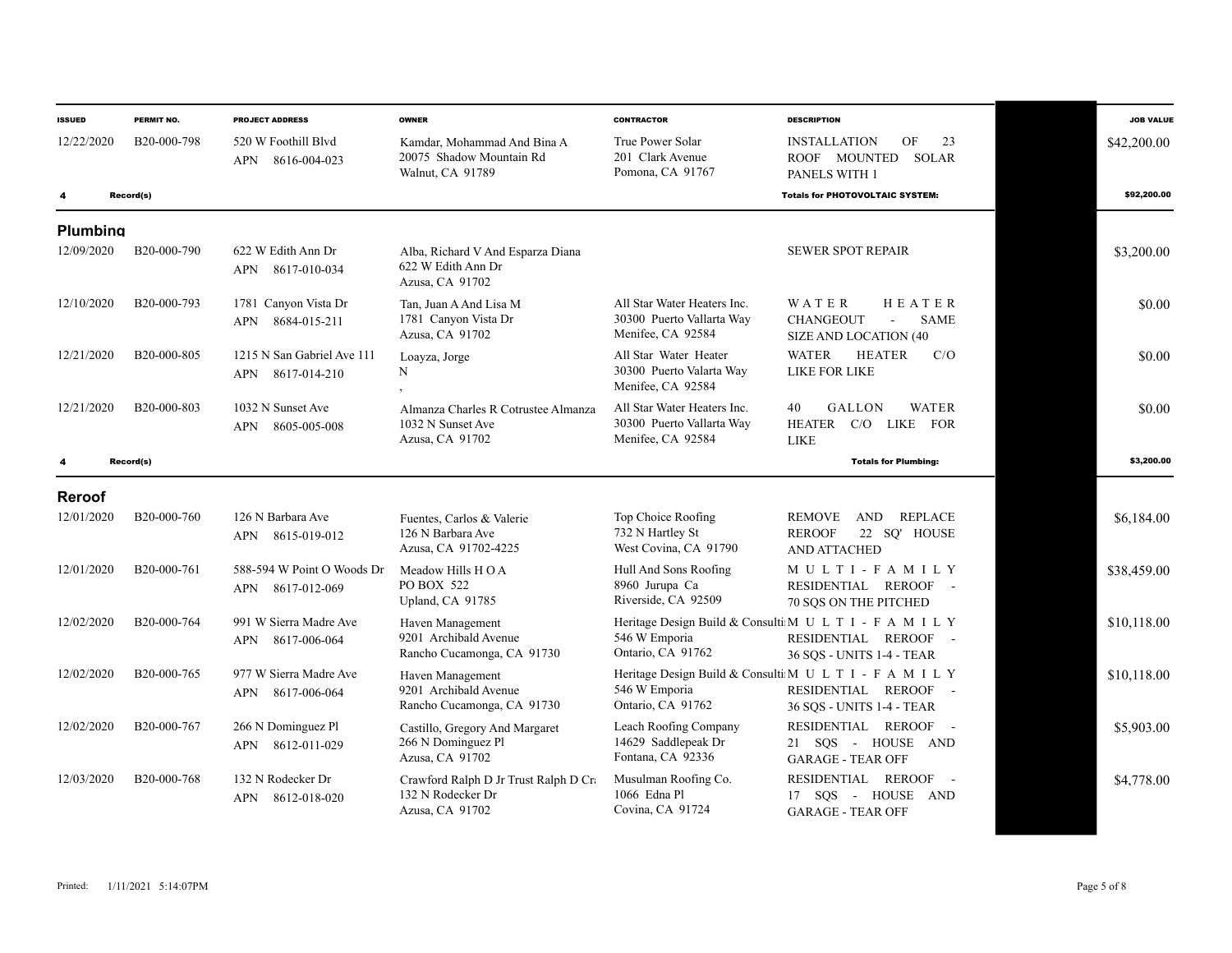| <b>ISSUED</b>            | PERMIT NO.               | <b>PROJECT ADDRESS</b>                                  | <b>OWNER</b>                                                       | <b>CONTRACTOR</b>                                                               | <b>DESCRIPTION</b>                                                                                            | <b>JOB VALUE</b> |  |
|--------------------------|--------------------------|---------------------------------------------------------|--------------------------------------------------------------------|---------------------------------------------------------------------------------|---------------------------------------------------------------------------------------------------------------|------------------|--|
| 12/03/2020               | B20-000-769              | 302 N Twintree Ave<br>APN 8624-004-003                  | Magdaleno, Antonio<br>302 N Twintree Ave<br>Azusa, CA 91702        | Musulman Roofing Co.<br>1066 Edna Pl<br>Covina, CA 91724                        | REROOF -<br>RESIDENTIAL<br>21 SQS - HOUSE AND<br><b>GARAGE - TEAR OFF</b>                                     | \$5,903.00       |  |
| 12/03/2020               | B <sub>20</sub> -000-770 | 215 Circledell Dr<br>APN 8684-036-045                   | Hernandez, Teri<br>215 Circledell Drive<br>Azusa, CA 91702         | Rdg Roofing<br>14202 Hamlin Street<br>Azusa, CA 91702                           | RESIDENTIAL REROOF -<br>38 SQS - HOUSE AND<br><b>GARAGE - TEAR OFF</b>                                        | \$10,680.00      |  |
| 12/03/2020               | B <sub>20</sub> -000-772 | 1017 N San Gabriel Ave<br>8608-014-027<br>APN           | Suan, Michele O<br>1017 N San Gabriel Ave<br>Azusa, CA 91702       | Dowd Industries Corporation<br>540 S Glenwood Ave<br>Glendora, CA 91741         | RESIDENTIAL REROOF -<br>24 SOS - HOUSE AND<br><b>GARAGE - TEAR OFF</b>                                        | \$6,746.00       |  |
| 12/07/2020               | B20-000-776              | 321 E Rainbow Dr<br>8608-008-029<br>APN                 | Zavala, Rodolfo And Irene H<br>321 E Rainbow Dr<br>Azusa, CA 91702 | Quality Roofing Group Inc.<br>602 N Brand Bl<br>San Fernando, CA 91340          | RESIDENTIAL REROOF -<br>29 SQS - HOUSE AND<br><b>GARAGE - TEAR OFF</b>                                        | \$8,151.00       |  |
| 12/07/2020               | B20-000-779              | 522 E Duell St<br>8612-022-008<br>APN                   | Salazar<br>522 E Duell Street<br>Azusa, CA 91702                   | Rain Dance Roofing                                                              | RESIDENTIAL REROOF -<br>20 SQS - TEAR<br>OFF<br><b>EXISTING ROOFING</b>                                       | \$5,621.00       |  |
| 12/09/2020               | B <sub>20</sub> -000-787 | 1217 N Soldano Dr<br>8608-009-034<br>APN                | Hardman, Sean<br>1217 N Soldano Dr<br>Azusa, CA 91702              | M D Roofing<br>740 E La Habra Blvd 6<br>La Habra, CA 90631                      | RESIDENTIAL REROOF -<br>29 SOS - HOUSE AND<br><b>GARAGE - TEAR OFF</b>                                        | \$8,151.00       |  |
| 12/09/2020               | B <sub>20</sub> -000-788 | 940-942 N San Gabriel Ave<br>8608-020-001<br><b>APN</b> | Lewis, Bill                                                        | <b>Twenty First Century Roofing</b><br>2438 Fairmount<br>La Crescenta, CA 91214 | TEAR OFF REROOF 15 SQ'                                                                                        | \$4,216.00       |  |
| 12/09/2020               | B20-000-789              | 1040 E Gaillard St<br>8629-015-008<br>APN               | Sundae Realty<br>2999 Kendall Drive<br>San Bernardino, CA 92407    | Caballeros Roofing<br>714 S Palomares<br>Pomona, CA 91766                       | RESIDENTIAL REROOF -<br>31 SQS - HOUSE AND<br>GARAGE - GO OVER (1)                                            | \$9,225.00       |  |
| 12/15/2020               | B20-000-799              | 953 W Sierra Madre Ave 1-4<br>8617-006-066<br>APN       | Haven Management<br>9231 Archibald Avenue<br>Ontario, CA 91762     | 546 W Emporia<br>Ontario, CA 91762                                              | Heritage Design Build & Consulti M U L T I - F A M I L Y<br>RESIDENTIAL REROOF -<br>36 SOS - UNITS 1-4 - TEAR | \$9,823.00       |  |
| 12/16/2020               | B <sub>20</sub> -000-800 | 965 W Sierra Madre Ave 1-4<br>8617-006-066<br>APN       | Haven Management<br>9231 Archibald Avenue<br>Ontario, CA 91762     | 546 W Emporia<br>Ontario, CA 91762                                              | Heritage Design Build & Consulti M U L T I - F A M I L Y<br>RESIDENTIAL REROOF -<br>36 SQS - UNITS 1-4 - TEAR | \$9.823.00       |  |
| 16                       | Record(s)                |                                                         |                                                                    |                                                                                 | <b>Totals for Reroof:</b>                                                                                     | \$153,899.00     |  |
| <b>SF addition combo</b> |                          |                                                         |                                                                    |                                                                                 |                                                                                                               |                  |  |
| 12/03/2020               | B20-000-715              | 171 N Azusa Ave<br>APN 8611-030-002                     | Webb. Vincent R<br>171 N Azusa Ave<br>Azusa, CA 91702              |                                                                                 | LEGALIZE<br>202<br>SO.<br>FT<br>PATIO<br><b>ATTACHED</b><br>COVER LOCATED AT                                  | \$5,147.00       |  |
| 12/15/2020               | B20-000-429              | 250 E Viewcrest Dr<br>8684-034-012<br>APN               | Kelonelos, Loukas<br>450 E Viewcrest Drive<br>Azusa, CA 91702      |                                                                                 | NEW 5' RETAINING WALL<br>WITH 42" GUARD<br><b>RAIL</b><br>ON TOP (WALL VARIES                                 | \$6,000.00       |  |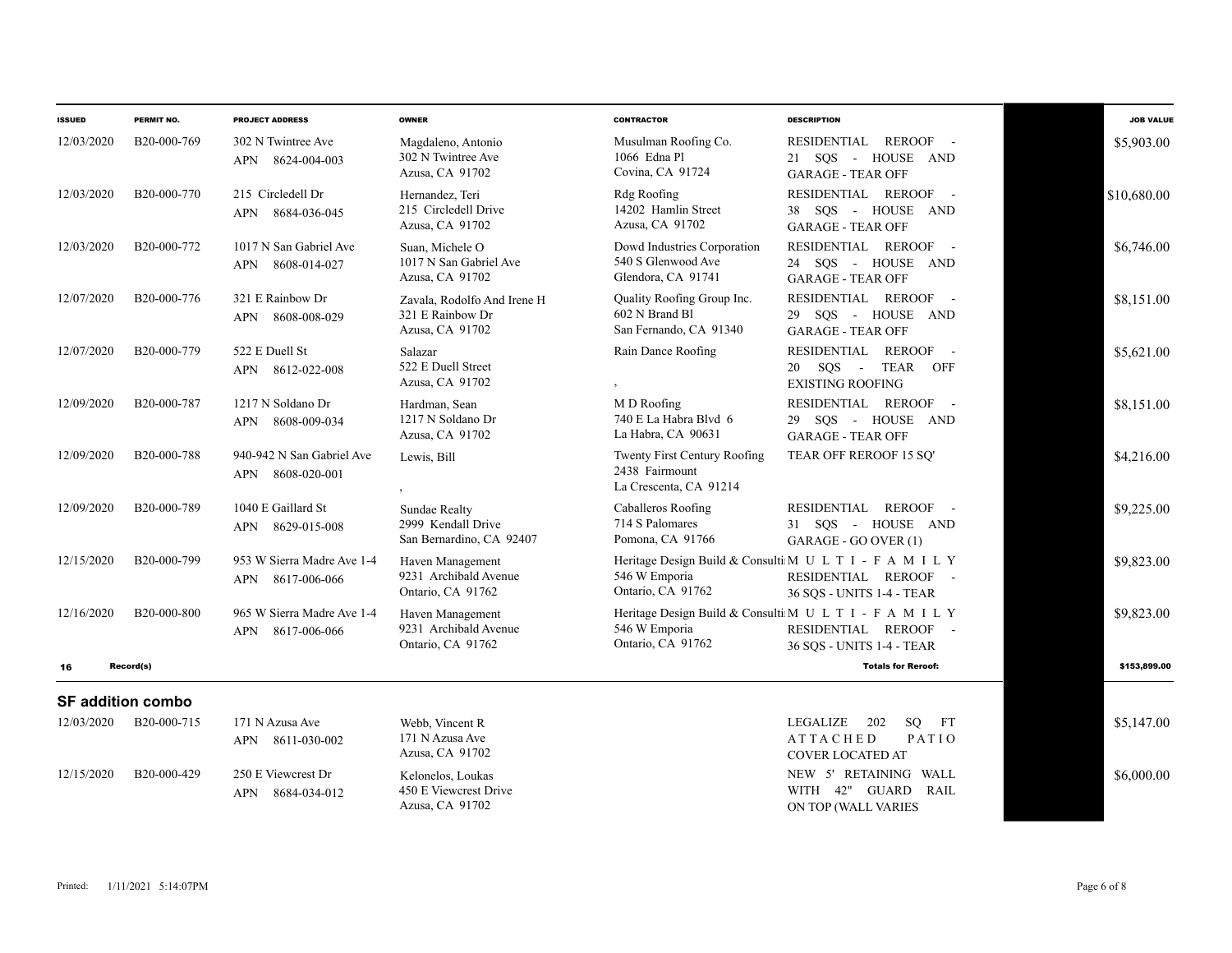| <b>ISSUED</b>       | PERMIT NO.               | <b>PROJECT ADDRESS</b>                          | <b>OWNER</b>                                                                        | <b>CONTRACTOR</b>                                                           | <b>DESCRIPTION</b>                                                                          | <b>JOB VALUE</b> |
|---------------------|--------------------------|-------------------------------------------------|-------------------------------------------------------------------------------------|-----------------------------------------------------------------------------|---------------------------------------------------------------------------------------------|------------------|
| 12/15/2020          | B <sub>20</sub> -000-796 | 349 S Pasadena Ave<br>8613-011-018<br>APN       | Lara, Gabriel & Nahela<br>349 S Pasadena Ave<br>Azusa, CA 91702-4913                |                                                                             | FT OPEN<br>NEW 442<br>SQ<br><b>ATTACHED</b><br>PATIO<br><b>COVER LOCATED IN THE</b>         | \$11,263.00      |
| 12/21/2020          | B20-000-780              | 24 Turning Leaf Way<br>8684-048-008<br>APN      | David, Frederick And Stephanie<br>24 Turning Leaf Way<br>Azusa, CA 91702            | Moose Construction Solutions<br>7042 Jasper Street<br>Alta Loma, CA 91701   | <b>NEW</b><br>SO.<br>FT<br>470<br>PATIO<br>ALUMAWOOD<br><b>COVER LOCATED IN THE</b>         | \$11,976.00      |
| 12/22/2020          | B20-000-704              | 622 Timberline Dr<br><b>APN</b><br>8684-043-033 | Zuber, Gordon<br>622 Timberline Dr<br>Azusa, CA 91702                               |                                                                             | <b>NEW</b><br>130<br>SQ<br>F T<br><b>ATTACHED</b><br><b>ALUMINUM</b><br>PATIO COVER LOCATED | \$3,813.00       |
| 5                   | Record(s)                |                                                 |                                                                                     |                                                                             | <b>Totals for SF addition combo:</b>                                                        | \$38,199.00      |
| <b>SF New Combo</b> |                          |                                                 |                                                                                     |                                                                             |                                                                                             |                  |
| 12/07/2020          | B20-000-640              | 938 N San Gabriel Ave<br>8608-020-035<br>APN    | Lewis, William<br>1510 Oxley Street Suite F<br>South Pasadena, CA 91030             | J D A Construction<br>6236 Washington Avenue<br>Whittier, CA 90601          | NEW 476 SQ FT ADU -<br>WILL<br>HAVE<br>(1)<br>BEDROOM, (1)                                  | \$68,794.00      |
| 12/07/2020          | B20-000-641              | 940 N San Gabriel Ave<br>APN<br>8608-020-035    | Lewis, William<br>1510 Oxley Street Suite F<br>South Pasadena, CA 91030             | J D A Construction<br>6236 Washington Avenue<br>Whittier, CA 90601          | NEW 476 SO FT ADU -<br>WILL<br>HAVE<br>(1)<br>BEDROOM, (1)                                  | \$68.794.00      |
| 12/09/2020          | B20-000-242              | 143 N Barbara Ave<br>8615-019-019<br><b>APN</b> | Mars, Gil<br>141 N Barbara Ave<br>Azusa, CA 91702-4237                              |                                                                             | NEW 499 SQ FT ADU -<br>HAVE<br>WILL<br>ONE<br>BEDROOM, ONE                                  | \$77,214.00      |
| -3                  | Record(s)                |                                                 |                                                                                     |                                                                             | <b>Totals for SF New Combo:</b>                                                             | \$214,802,00     |
|                     | <b>SF remodel combo</b>  |                                                 |                                                                                     |                                                                             |                                                                                             |                  |
| 12/01/2020          | B20-000-758              | 753 W 2nd St<br>APN 8615-015-021                | Raygoza, Angel<br>Po Box 624<br>Azusa, CA 91702                                     |                                                                             | WASHER AND<br>LEGALIZE<br>DRYER LOCATED UNDER<br>THE EXISTING PATIO                         | \$500.00         |
| 12/02/2020          | B20-000-284              | 180 N Edenfield Ave<br>8624-009-003<br>APN      | The Charles Eric Knotts Living Trust<br>180 N Edenfield Ave<br>Azusa, CA 91702-3912 | Semper Solaris<br>10713 Norwalk Blyd<br>Santa Fe Springs, CA 90670          | INSTALLATION OF<br><b>NEW</b><br><b>TESLA</b><br><b>BACKUP</b><br><b>BATTERY SYSTEM.</b>    | \$14,000.00      |
| 12/09/2020          | B20-000-791              | 565 E 6th St<br>APN 8612-003-010                | Christopher Hudson & Jeffery Hudson<br>4831 Ohio Street<br>Yorba Linda, CA 92896    |                                                                             | <b>RESIDENTIAL</b><br><b>INTERIOR</b><br>REMODEL - (3) CIRCUITS<br>FOR (4) RECEPTACLES,     | \$5,500.00       |
| 12/10/2020          | B20-000-792              | 1127 N San Gabriel Ave<br>8617-015-035<br>APN   | Lucey, Eileen M<br>1127 N San Gabriel Ave<br>Azusa, CA 91702                        | Elite Remodeling Group Inc<br>22287 Mulholland Drive<br>Calabasas, CA 91302 | <b>RESIDENTIAL</b><br><b>INTERIOR</b><br>REMODEL<br>TO<br>THE<br><b>KITCHEN AND</b>         | \$20,000.00      |
| 12/21/2020          | B20-000-714              | 344 W 11th St<br>APN<br>8605-005-005            | Lafortune, Donna M<br>344 W 11th St<br>Azusa, CA 91702                              |                                                                             | VOLUNTARY<br><b>SEISMIC</b><br>RETROFIT.                                                    | \$3,000.00       |
| 5                   | Record(s)                |                                                 |                                                                                     |                                                                             | <b>Totals for SF remodel combo:</b>                                                         | \$43,000.00      |